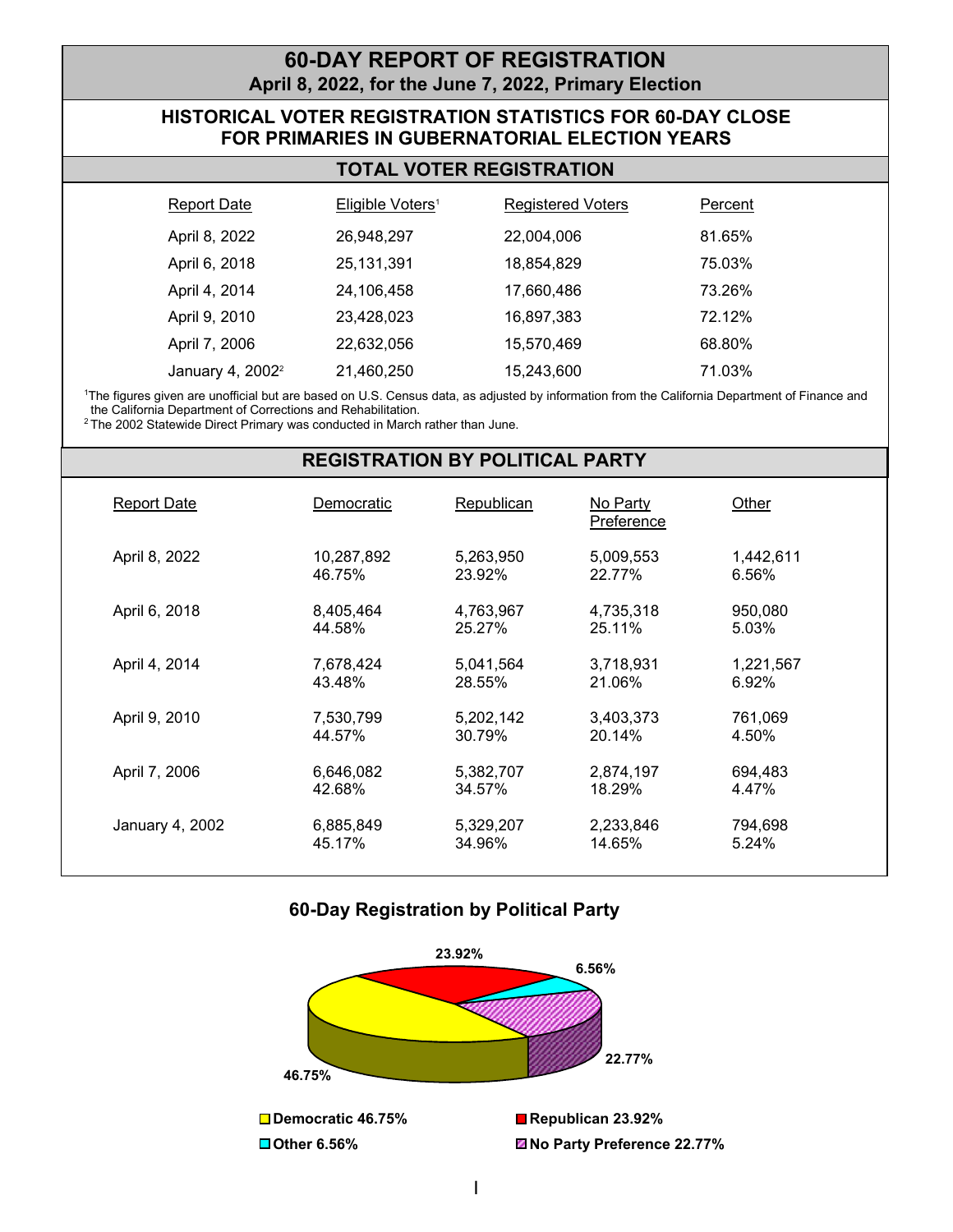## **60-DAY REPORT OF REGISTRATION April 8, 2022, for the June 7, 2022, Primary Election**

## **TRENDS**

Since the last 60-Day Report of Registration for a Primary in a gubernatorial election year (April 6, 2018):

- The total voter registration in the state increased from 18,854,829 to 22,004,006.
- The percentage of eligible Californians who are registered to vote increased from 75.03% to 81.65%.
- The percentage of voters who have no party preference decreased from 25.11% to 22.77%.
- The percentage of voters registered with a qualified political party increased from 74.12% to 76.03%.
- The percentage of voters registered with the Democratic Party increased from 44.58% to 46.75%.
- The percentage of voters registered with the Republican Party decreased from 25.27% to 23.92%.

# **POLITICAL PARTY REGISTRATION HIGHLIGHTS**

The counties with the 10 highest percentages of Democratic Party, Republican Party, and No Party Preference registered voters are:

| <b>Democratic Party</b> |        | <b>Republican Party</b> |        |               | <b>No Party Preference</b> |  |
|-------------------------|--------|-------------------------|--------|---------------|----------------------------|--|
| San Francisco           | 62.91% | Lassen                  | 55.22% | Santa Clara   | 28.12%                     |  |
| Marin                   | 61.86% | <b>Modoc</b>            | 54.74% | San Francisco | 25.46%                     |  |
| Alameda                 | 60.29% | Shasta                  | 49.52% | San Mateo     | 24.83%                     |  |
| Santa Cruz              | 59.81% | Tehama                  | 46.80% | San Diego     | 24.82%                     |  |
| Sonoma                  | 56.72% | Amador                  | 46.74% | Imperial      | 24.72%                     |  |
| San Mateo               | 55.96% | Calaveras               | 46.11% | Alameda       | 24.32%                     |  |
| Contra Costa            | 53.53% | Mariposa                | 45.80% | Alpine        | 24.18%                     |  |
| Los Angeles             | 53.33% | Glenn                   | 44.72% | Mono          | 23.76%                     |  |
| Monterey                | 52.52% | <b>Plumas</b>           | 44.49% | Orange        | 23.70%                     |  |
| Yolo                    | 51.24% | Tuolumne                | 44.03% | Yolo          | 23.48%                     |  |

# **POLITICAL PARTY REGISTRATION HIGHLIGHTS**

The counties with the three highest percentages of American Independent Party, Green Party, Libertarian Party, and Peace and Freedom Party registered voters are:

| <b>American Independent Party</b> |                         | <b>Green Party</b>               |                         |
|-----------------------------------|-------------------------|----------------------------------|-------------------------|
| Lassen<br>Sierra<br>Modoc         | 6.30%<br>5.68%<br>5.65% | Humboldt<br>Mendocino<br>Trinity | 1.65%<br>1.52%<br>0.99% |
| <b>Libertarian Party</b>          |                         | <b>Peace and Freedom Party</b>   |                         |
|                                   |                         |                                  |                         |